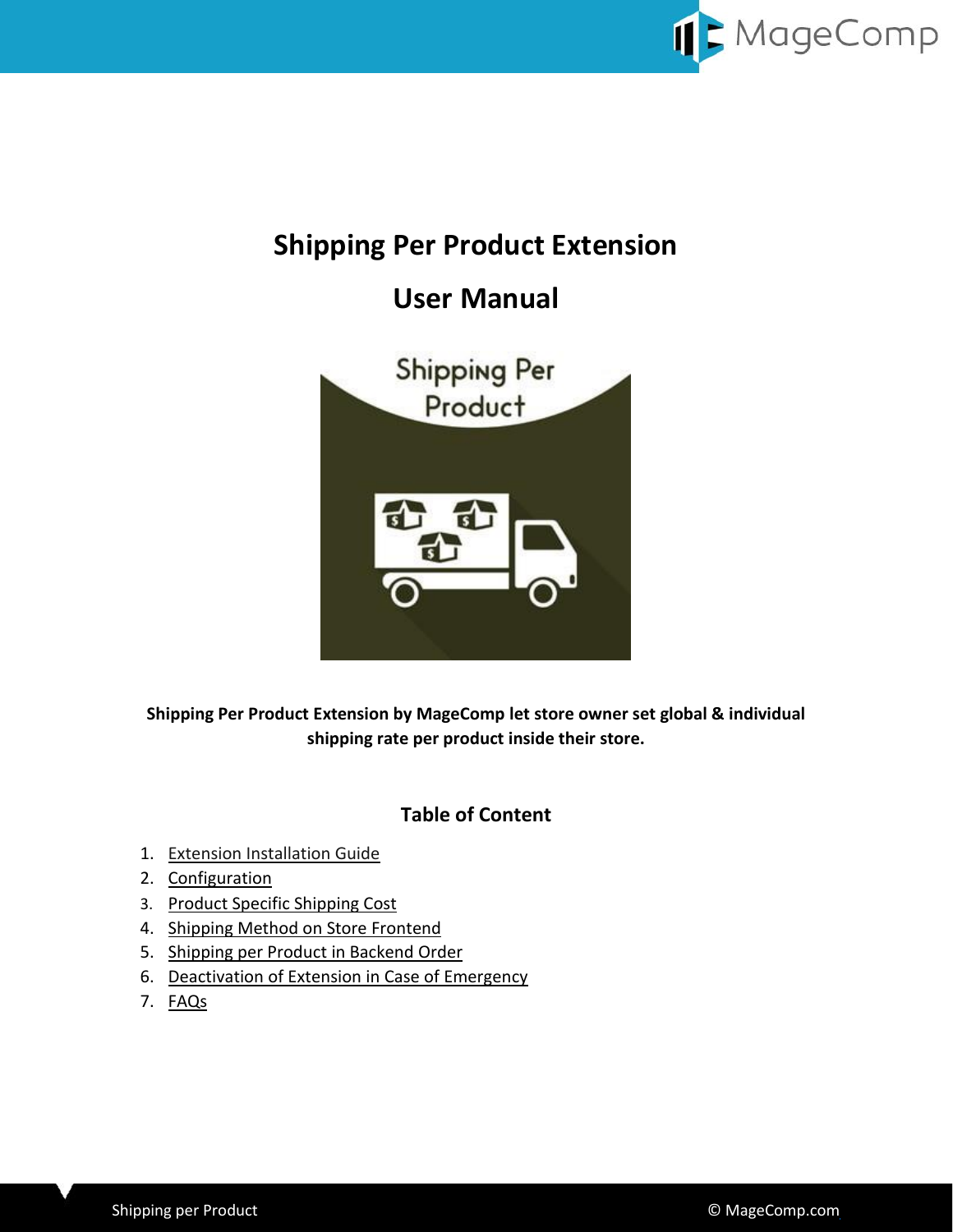

### <span id="page-1-0"></span>**1. Extension Installation Guide**

- Go to My downloadable products. The file that you download normally is a zip file.
- Use FTP client (such as Filezilla, WinSCP, cuteFtp) to upload or copy all folders in the zip package to your Magneto site root folder. This will not overwrite any existing files, just add new files to the folder structure.
- Open Command line in folder root of Magento and run following command respectively:
	- o php bin/magento setup:upgrade
	- o php bin/magento setup:static-content:deploy
	- o php bin/magento indexer:reindex
	- o php bin/magento cache:flush
- Navigate to Stores/Configuration, if you can see the extension tab, it is installed properly.
- If you need professional help regarding [Magento Extension Installation,](https://magecomp.com/magento-professional-installation.html) Feel free to contact us any time.

#### <span id="page-1-1"></span>**2. Configuration**

Once you have successfully installed the extension, go to **Store Configuration** to configure the extension for use.

- **Enabled:** Option to enable or disable extension.
- **Shipping Title:** Set title to display in store frontend.
- **Shipping Method Name:** Set shipping per product method name from here.
- **Shipping Cost:** You can set default shipping cost from here.
- **Displayed Error Message:** Set custom message to display for unavailability of shipping method.

| <b>SALES</b><br>$\boldsymbol{\wedge}$ | <b>Shipping Per Product</b>                    | ⊙                                                                                                                                                                             |
|---------------------------------------|------------------------------------------------|-------------------------------------------------------------------------------------------------------------------------------------------------------------------------------|
| <b>Shipping Methods</b>               | Enabled<br>[website]                           | Enable extension from here<br>Yes                                                                                                                                             |
|                                       | <b>Title</b><br>[store view]                   | Shipping Per Product Charge<br>Enter Shipping method<br>name & title to                                                                                                       |
|                                       | <b>Method Name</b><br>[store view]             | show on frontend<br><b>Shipping Per Product</b>                                                                                                                               |
|                                       | <b>Shipping Cost</b><br>[website]              | Enter default shipping cost<br>10                                                                                                                                             |
|                                       | <b>Displayed Error Message</b><br>[store view] | This shipping method is not available. To use this<br>Enter error message to show on<br>shipping method, please contact us.<br>frontend for shipping method<br>unavailability |

 **Ship to Applicable Countries:** Enable shipping per product method for all countries or specific countries as per need.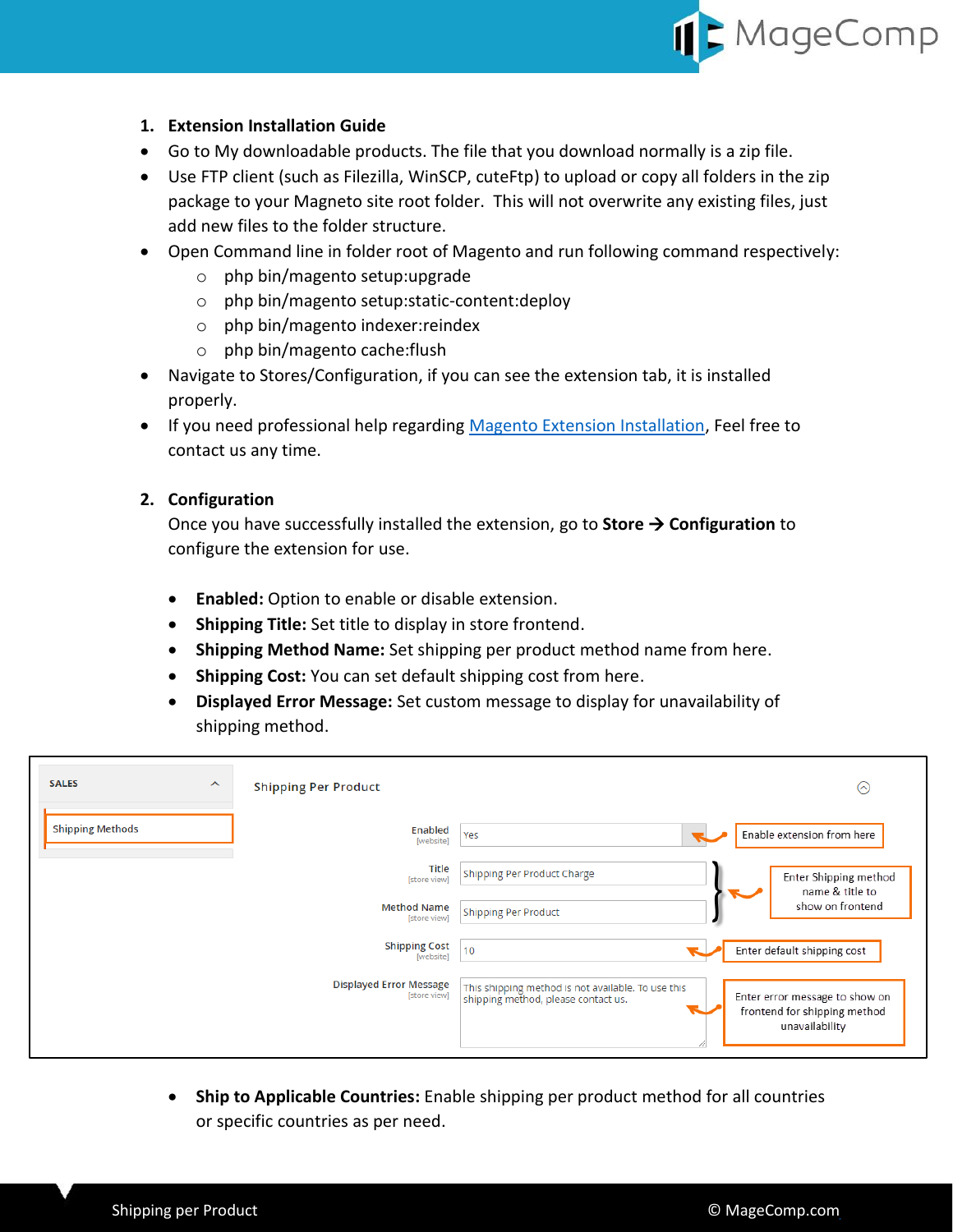

- **Ship to Specific Countries:** If you want to enabled shipping per product method for specific countries you need to make selection of countries from here.
- **Sort Order:** Enter sort order to display on top.

| <b>Ship to Applicable Countries</b><br>[website] | All Allowed Countries                    | Enable shipping per product<br>charges to all countries or |
|--------------------------------------------------|------------------------------------------|------------------------------------------------------------|
| <b>Ship to Specific Countries</b><br>[website]   | $\Delta$<br>Afghanistan<br>п             | select countries to allow<br>shipping method from here.    |
|                                                  | Åland Islands                            |                                                            |
|                                                  | Albania                                  |                                                            |
|                                                  | Algeria                                  |                                                            |
|                                                  | American Samoa                           |                                                            |
|                                                  | Andorra                                  |                                                            |
|                                                  | Angola                                   |                                                            |
|                                                  | Anguilla                                 |                                                            |
|                                                  | Antarctica                               |                                                            |
|                                                  | $\overline{\nabla}$<br>Antigua & Barbuda |                                                            |
|                                                  |                                          |                                                            |
| Sort Order<br>[website]                          |                                          | Set sort order if needed                                   |

## <span id="page-2-0"></span>**3. Product Specific Shipping Cost**

You can find an option to set product specific shipping cost by navigating to store backend catalog page.

|                                                         | <b>Backend Product Details</b>                                                                                    |  |
|---------------------------------------------------------|-------------------------------------------------------------------------------------------------------------------|--|
| Order on Whatsapp Simple Product                        | <b>Add Attribute</b><br>Back to register or connect an account<br>Save<br>$\leftarrow$<br>$\overline{\mathbf{v}}$ |  |
|                                                         |                                                                                                                   |  |
| <b>Design</b>                                           | $\circlearrowright$                                                                                               |  |
| <b>Schedule Design Update</b>                           | $\odot$                                                                                                           |  |
| <b>Gift Options</b>                                     | $\odot$                                                                                                           |  |
| Shipping Per Product /                                  | (⌒)                                                                                                               |  |
| \$5<br><b>Shipping Per Product Cost</b><br>[store view] | Option to set product specific<br>shipping charge                                                                 |  |
| <b>Downloadable Information</b>                         | $(\sim)$                                                                                                          |  |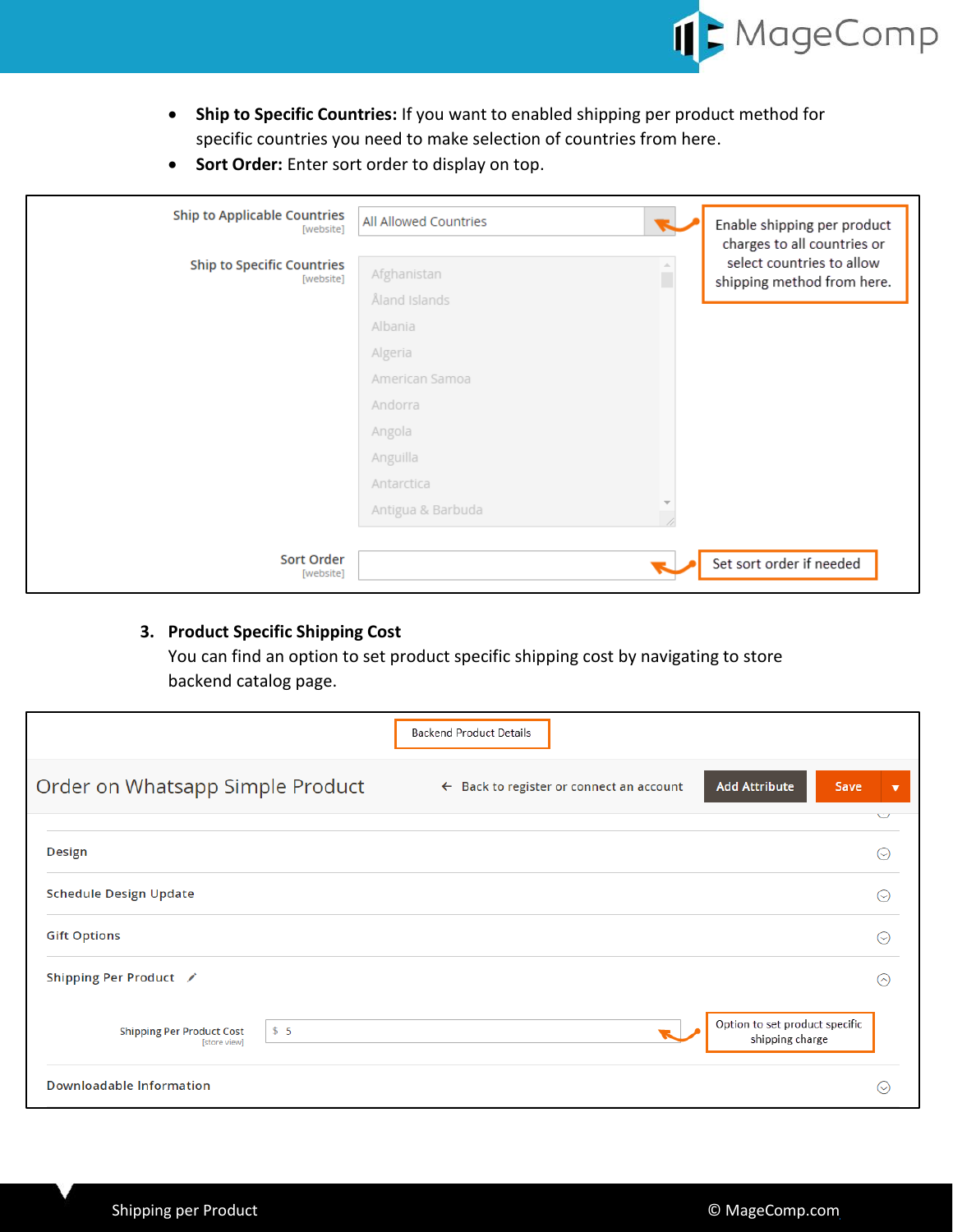

## <span id="page-3-0"></span>**4. Shipping Method on Store Frontend**

Once you have configured extension properly from the backend, whenever you customer add any products to cart and navigate to Shopping cart for Checkout, your customer will not able to see Shipping per product method on store frontend depending on address they have used. Also, the charges will be automatically added to subtotal.

| Item |                                       | Price    | Qty            | <b>Subtotal</b>             | Summary                                                                                |              |
|------|---------------------------------------|----------|----------------|-----------------------------|----------------------------------------------------------------------------------------|--------------|
|      | Order on Whatsapp Simple Product      | \$100.00 | 1              | \$100.00                    | <b>Estimate Shipping and Tax</b>                                                       | ́            |
|      |                                       |          |                |                             | Country                                                                                |              |
|      |                                       |          |                |                             | India                                                                                  | $\checkmark$ |
|      |                                       |          |                |                             | State/Province                                                                         |              |
|      |                                       |          |                |                             | Gujarat                                                                                | $\checkmark$ |
|      |                                       |          |                |                             | Zip/Postal Code                                                                        |              |
|      |                                       |          |                | 命<br>Í                      | 364001                                                                                 |              |
| Demo | Cash On Delivery Verification Product | \$50.00  | $\overline{1}$ | \$50.00                     | <b>Shipping Per Product Charge</b><br>Shipping Per Product \$15.00<br><b>Flat Rate</b> |              |
|      |                                       |          |                |                             | ● Fixed \$10.00                                                                        |              |
|      |                                       |          |                | 侖<br>ℐ                      | Subtotal                                                                               | \$150.00     |
|      |                                       |          |                |                             | Shipping (Shipping Per Product<br>Charge - Shipping Per Product)                       | \$15.00      |
|      |                                       |          |                | <b>Update Shopping Cart</b> | <b>Order Total</b>                                                                     | \$165.00     |

Your Customer will also able to see shipping charges on final order review page.

| ✓                                                            |                                                                   |              |
|--------------------------------------------------------------|-------------------------------------------------------------------|--------------|
| <b>Review &amp; Payments</b><br>Shipping                     |                                                                   |              |
| Payment Method:                                              |                                                                   |              |
| Cash On Delivery                                             | <b>Order Summary</b>                                              |              |
| My billing and shipping address are the same                 | Cart Subtotal                                                     | \$150.00     |
| MageComp Test<br>#304, Eva Surbhi Complex, , Waghawadi Road, | Shipping<br>Shipping Per Product Charge - Shipping Per<br>Product | \$15.00      |
| Bhavnagar, Gujarat 364001<br>India                           | <b>Order Total</b>                                                | \$165.00     |
|                                                              | 2 Items in Cart                                                   | $\checkmark$ |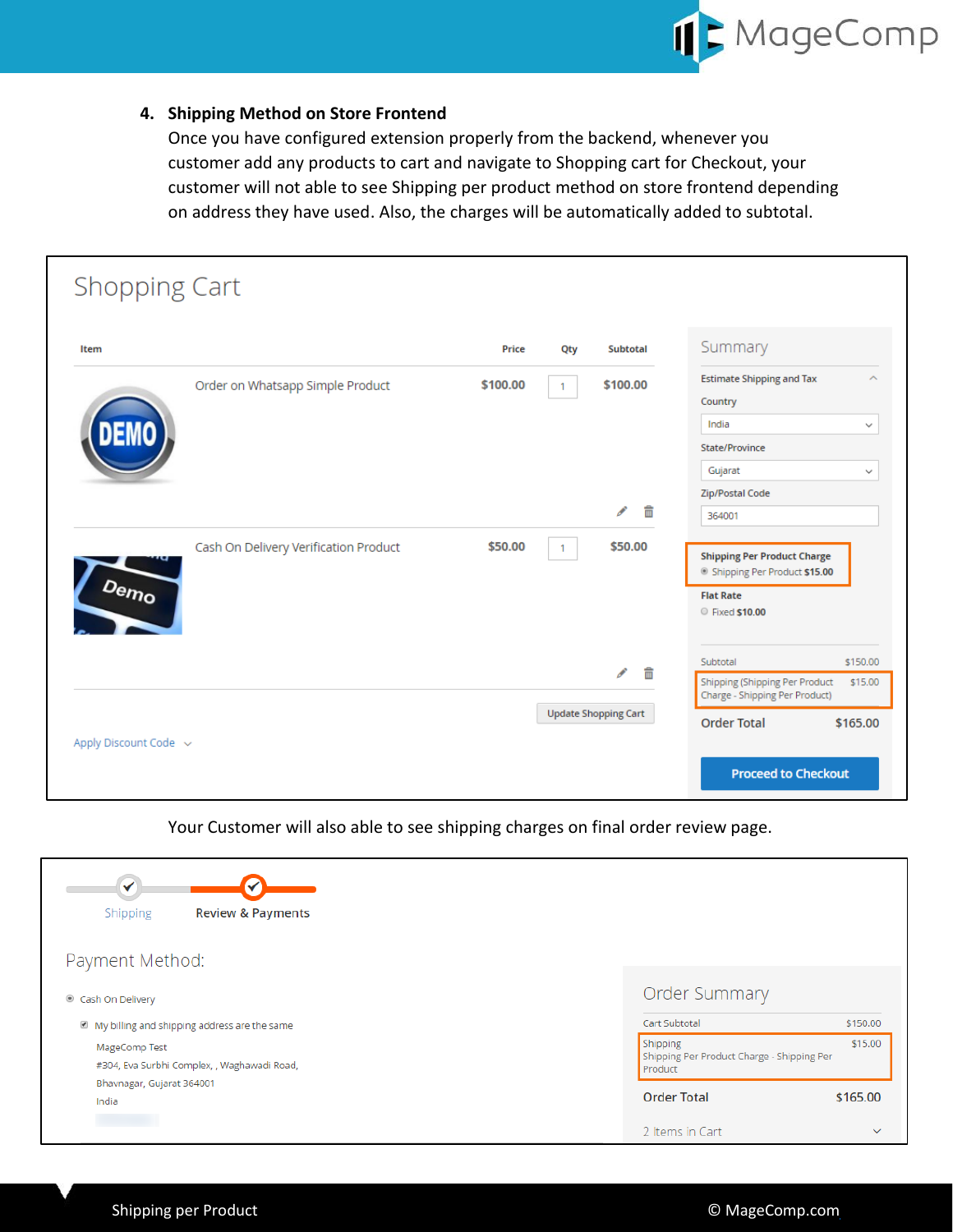

## <span id="page-4-0"></span>**5. Shipping Per Product in Backend Order View**

You can also see Shipping per product charges in backend order view.

|            |                                                     | Shipping per product in Backend Order View |                          |          |                   |                                                            |                      |                |                                  |                     |  |
|------------|-----------------------------------------------------|--------------------------------------------|--------------------------|----------|-------------------|------------------------------------------------------------|----------------------|----------------|----------------------------------|---------------------|--|
| #000000001 | $\leftarrow$ Back to register or connect an account |                                            | Cancel                   |          | <b>Send Email</b> | Hold                                                       | Invoice              | Ship           | Reorder                          | Edit                |  |
|            | Payment & Shipping Method                           |                                            |                          |          |                   |                                                            |                      |                |                                  |                     |  |
|            |                                                     | <b>Payment Information</b>                 |                          |          |                   | <b>Shipping &amp; Handling Information</b>                 |                      |                |                                  |                     |  |
|            | Check / Money order                                 |                                            |                          |          |                   | Shipping Per Product Charge - Shipping Per Product \$15.00 |                      |                |                                  |                     |  |
|            | The order was placed using USD.                     |                                            |                          |          |                   |                                                            |                      |                |                                  |                     |  |
|            |                                                     |                                            |                          |          |                   |                                                            |                      |                |                                  |                     |  |
|            | Items Ordered                                       |                                            |                          |          |                   |                                                            |                      |                |                                  |                     |  |
|            | Product                                             | Item<br><b>Status</b>                      | <b>Original</b><br>Price | Price    | Qty               | Subtotal                                                   | Tax<br><b>Amount</b> | Tax<br>Percent | <b>Discount</b><br><b>Amount</b> | <b>Row</b><br>Total |  |
|            | Order on Whatsapp Simple<br>Product                 | Ordered                                    | \$100.00                 | \$100.00 | Ordered 1         | \$100.00                                                   | \$0.00               | 0%             | \$0,00                           | \$100.00            |  |
|            | SKU: Order on Whatsapp<br>Simple<br>Product         |                                            |                          |          |                   |                                                            |                      |                |                                  |                     |  |
|            | Cash On Delivery Verification<br>Product            | Ordered                                    | \$50,00                  | \$50.00  | Ordered 1         | \$50,00                                                    | \$0.00               | 0%             | \$0,00                           | \$50,00             |  |
|            | SKU: Cash On Delivery<br>Verification<br>Product    |                                            |                          |          |                   |                                                            |                      |                |                                  |                     |  |
|            |                                                     |                                            |                          |          |                   |                                                            |                      |                |                                  |                     |  |

- <span id="page-4-1"></span>**6. Deactivation of Extension in Case of Emergency**
- Manually delete all the files and content from following folders in your Magento root:
	- $\checkmark$  var/cache/\*
	- $\checkmark$  var/session/\*
- Make sure you've uploaded all files from the downloaded package.
- Go to **app/etc/modules/Magecomp\_ Shippingperproduct.xml** and replace **<active>true</active>** with **<active>false</active>**
- Then repeat Step 1 and if something goes wrong, please contact us at <https://magecomp.com/support/>
- <span id="page-4-2"></span>**7. FAQs**
- **What if I get "Access denied" error after installation of the extension?** Whenever you get Access denied error while clicking on the extension tab after installation, log out admin panel and re-login.